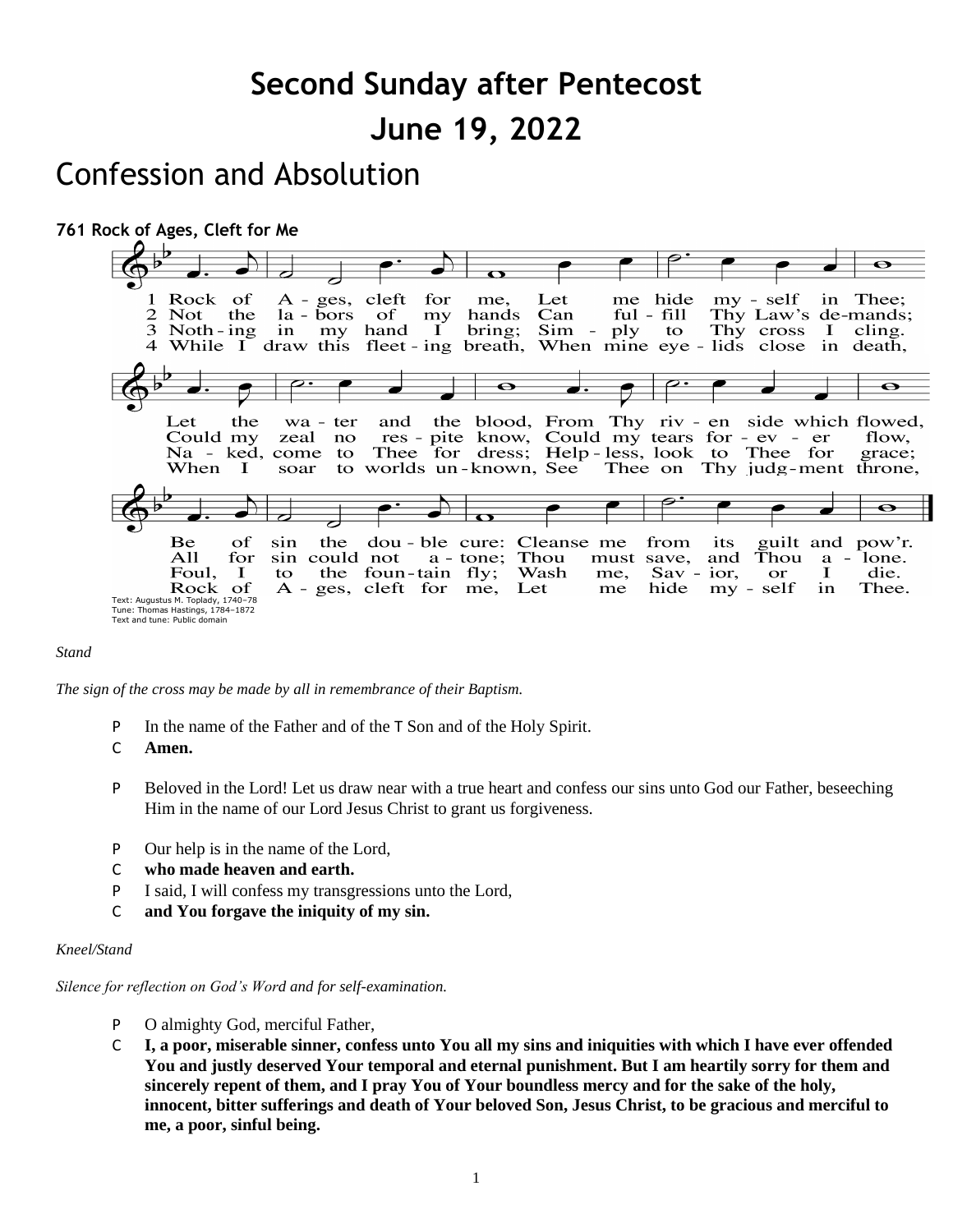- P Upon this your confession, I, by virtue of my office, as a called and ordained servant of the Word, announce the grace of God unto all of you, and in the stead and by the command of my Lord Jesus Christ I forgive you all your sins in the name of the Father and of the T Son and of the Holy Spirit.
- C **Amen.**

*Stand*

## Service of the Word

**Introit** *Psalm 71:20–24; antiphon: v. 3*

|       |   | Be to me a rock of refuge, to which I may contin-   ually come;*<br>you have given the command to save me, for you are my rock and my   fortress. |                |  |
|-------|---|---------------------------------------------------------------------------------------------------------------------------------------------------|----------------|--|
|       |   | You who have made me see many troubles and calamities will revive   me again;*                                                                    |                |  |
|       |   | from the depths of the earth you will bring me   up again.                                                                                        |                |  |
|       |   | You will increase my   greatness*                                                                                                                 |                |  |
|       |   | and comfort   me again.                                                                                                                           |                |  |
|       |   | I will also praise you with the harp for your faithfulness,   O my God;*                                                                          |                |  |
|       |   | I will sing praises to you with the lyre, O Holy One of   Israel.                                                                                 |                |  |
|       |   | My lips will shout for joy, when I sing prais- $ $ es to you;*                                                                                    |                |  |
|       |   | my soul also, which you   have redeemed.                                                                                                          |                |  |
|       |   | And my tongue will talk of your righteous help all   the day long,*                                                                               |                |  |
|       |   | for they have been put to shame and disappointed who sought to   do me hurt.                                                                      |                |  |
|       |   | Glory be to the Father and $ $ to the Son*                                                                                                        |                |  |
|       |   | and to the Holy   Spirit;                                                                                                                         |                |  |
|       |   | as it was in the be-   ginning,*                                                                                                                  | LSB 186        |  |
|       |   | is now, and will be forever.   Amen.                                                                                                              |                |  |
|       |   | Be to me a rock of refuge, to which I may contin-   ually come;*                                                                                  |                |  |
|       |   | you have given the command to save me, for you are my rock and my   fortress.                                                                     |                |  |
|       |   |                                                                                                                                                   |                |  |
|       | C | Glory be to the Father and to the Son and to the Holy Ghost;                                                                                      |                |  |
|       |   | as it was in the beginning, is now, and ever shall be, world without end. Amen.                                                                   |                |  |
| Kyrie |   |                                                                                                                                                   |                |  |
|       | C | Lord, have mercy upon us.                                                                                                                         |                |  |
|       |   | Christ, have mercy upon us.                                                                                                                       |                |  |
|       |   | Lord, have mercy upon us.                                                                                                                         |                |  |
|       |   |                                                                                                                                                   |                |  |
|       |   | <b>Gloria in Excelsis</b>                                                                                                                         | <b>LSB 187</b> |  |
|       | P | Glory be to God on high:                                                                                                                          |                |  |
|       | C | and on earth peace, goodwill toward men.                                                                                                          |                |  |
|       |   | We praise Thee, we bless Thee, we worship Thee,                                                                                                   |                |  |
|       |   | we glorify Thee, we give thanks to Thee, for Thy great glory.                                                                                     |                |  |
|       |   | O Lord God, heav'nly King, God the Father Almighty.                                                                                               |                |  |
|       |   | O Lord, the only-begotten Son, Jesus Christ;                                                                                                      |                |  |
|       |   | O Lord God, Lamb of God, Son of the Father,                                                                                                       |                |  |
|       |   | that takest away the sin of the world, have mercy upon us.                                                                                        |                |  |
|       |   | Thou that takest away the sin of the world, receive our prayer.                                                                                   |                |  |
|       |   | Thou that sittest at the right hand of God the Father, have mercy upon us.                                                                        |                |  |
|       |   | For Thou only art holy; Thou only art the Lord.                                                                                                   |                |  |
|       |   | Thou only, O Christ, with the Holy Ghost,                                                                                                         |                |  |
|       |   | art most high in the glory of God the Father. Amen.                                                                                               |                |  |
|       |   |                                                                                                                                                   |                |  |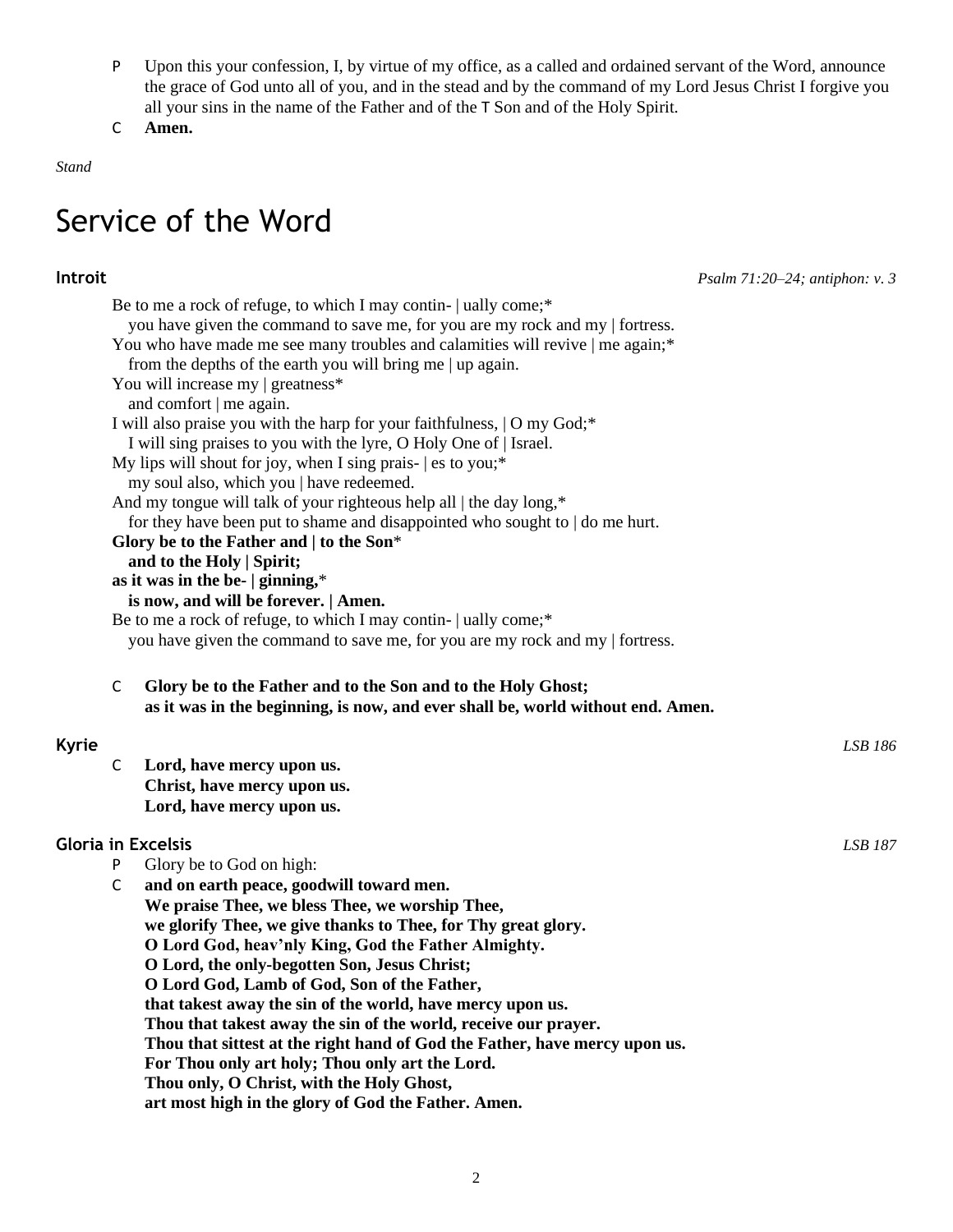#### **Salutation and Collect of the Day**

- P The Lord be with you.
- C **And with thy spirit.**

#### P Let us pray.

O God, You have prepared for those who love You such good things as surpass our understanding. Cast out all sins and evil desires from us, and pour into our hearts Your Holy Spirit to guide us into all blessedness; through Jesus Christ, Your Son, our Lord, who lives and reigns with You and the Holy Spirit, one God, now and forever.

#### C **Amen.**

#### *Sit*

#### **Old Testament Reading** *Isaiah 65:1–9*

<sup>1</sup>I was ready to be sought by those who did not ask for me; I was ready to be found by those who did not seek me. I said, "Here am I, here am I," to a nation that was not called by my name. <sup>2</sup>I spread out my hands all the day to a rebellious people, who walk in a way that is not good, following their own devices; <sup>3</sup>a people who provoke me to my face continually, sacrificing in gardens and making offerings on bricks; <sup>4</sup>who sit in tombs, and spend the night in secret places; who eat pig's flesh, and broth of tainted meat is in their vessels; <sup>5</sup>who say, "Keep to yourself, do not come near me, for I am too holy for you." These are a smoke in my nostrils, a fire that burns all the day. <sup>6</sup>Behold, it is written before me: "I will not keep silent, but I will repay; I will indeed repay into their bosom <sup>7</sup>both your iniquities and your fathers' iniquities together, says the LORD; because they made offerings on the mountains and insulted me on the hills, I will measure into their bosom payment for their former deeds." <sup>8</sup>Thus says the LORD: "As the new wine is found in the cluster, and they say, 'Do not destroy it, for there is a blessing in it,' so I will do for my servants' sake, and not destroy them all. <sup>9</sup>I will bring forth offspring from Jacob, and from Judah possessors of my mountains; my chosen shall possess it, and my servants shall dwell there."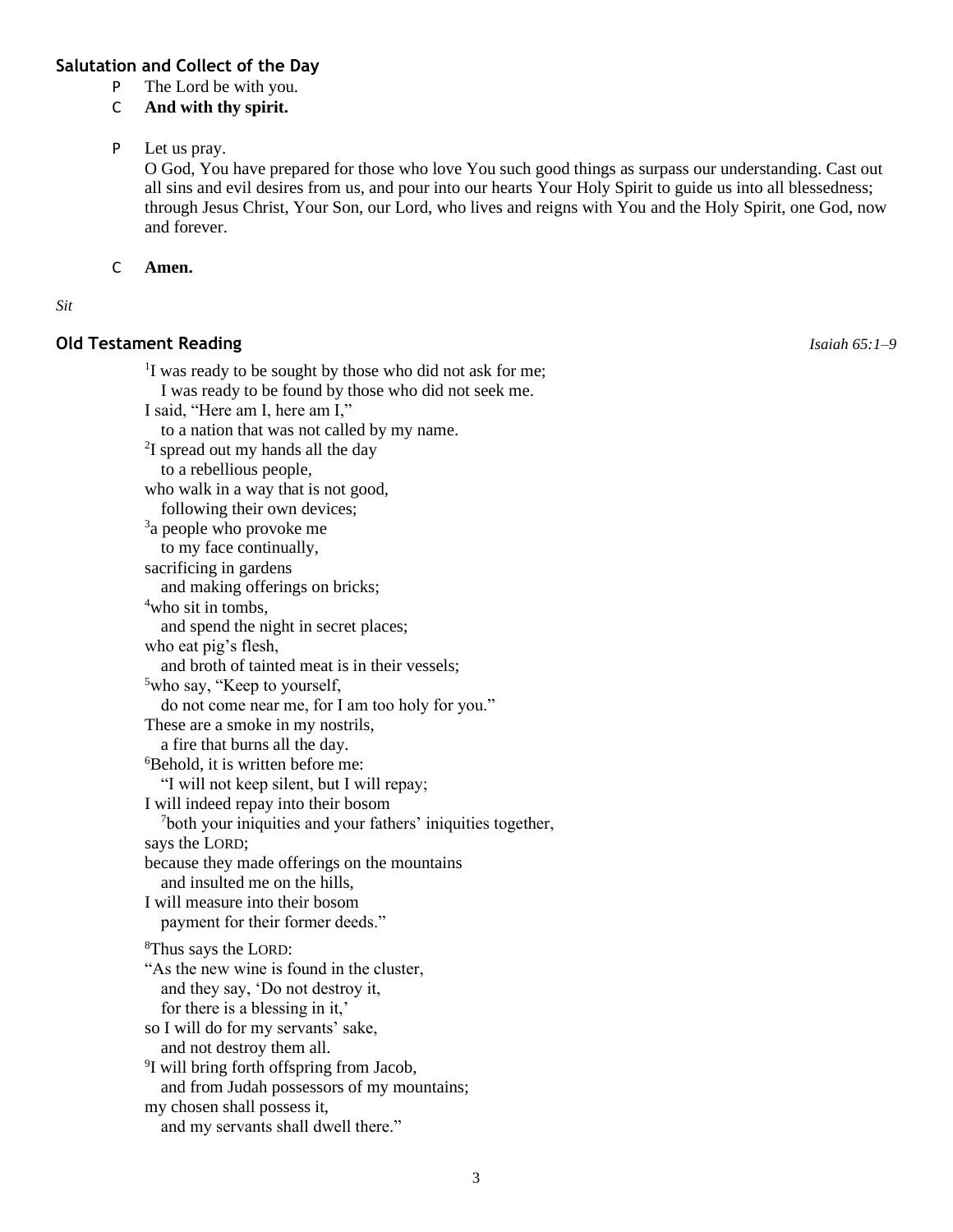#### **Epistle** *Galatians 3:23—4:7*

 $23$ Now before faith came, we were held captive under the law, imprisoned until the coming faith would be revealed. <sup>24</sup>So then, the law was our guardian until Christ came, in order that we might be justified by faith. <sup>25</sup>But now that faith has come, we are no longer under a guardian, <sup>26</sup>for in Christ Jesus you are all sons of God, through faith. <sup>27</sup>For as many of you as were baptized into Christ have put on Christ. <sup>28</sup>There is neither Jew nor Greek, there is neither slave nor free, there is neither male nor female, for you are all one in Christ Jesus. <sup>29</sup>And if you are Christ's, then you are Abraham's offspring, heirs according to promise.

<sup>1</sup>I mean that the heir, as long as he is a child, is no different from a slave, though he is the owner of everything, <sup>2</sup>but he is under guardians and managers until the date set by his father.  $3$ In the same way we also, when we were children, were enslaved to the elementary principles of the world. <sup>4</sup>But when the fullness of time had come, God sent forth his Son, born of woman, born under the law, <sup>5</sup> to redeem those who were under the law, so that we might receive adoption as sons. <sup>6</sup>And because you are sons, God has sent the Spirit of his Son into our hearts, crying, "Abba! Father!" <sup>7</sup>So you are no longer a slave, but a son, and if a son, then an heir through God.

- A This is the Word of the Lord.
- C **Thanks be to God.**

#### *Stand*

#### **Alleluia** *LSB 190*

#### C **Alleluia. Alleluia. Alleluia.**

#### **Holy Gospel** *Luke 8:26–39*

- P The Holy Gospel according to St. Luke, the eighth chapter.
- C **Glory be to Thee, O Lord.**

<sup>26</sup>Then they sailed to the country of the Gerasenes, which is opposite Galilee. <sup>27</sup>When Jesus had stepped out on land, there met him a man from the city who had demons. For a long time he had worn no clothes, and he had not lived in a house but among the tombs. <sup>28</sup>When he saw Jesus, he cried out and fell down before him and said with a loud voice, "What have you to do with me, Jesus, Son of the Most High God? I beg you, do not torment me."  $^{29}$ For he had commanded the unclean spirit to come out of the man. (For many a time it had seized him. He was kept under guard and bound with chains and shackles, but he would break the bonds and be driven by the demon into the desert.) <sup>30</sup>Jesus then asked him, "What is your name?" And he said, "Legion," for many demons had entered him.  $31$ And they begged him not to command them to depart into the abyss.  $32$ Now a large herd of pigs was feeding there on the hillside, and they begged him to let them enter these. So he gave them permission. <sup>33</sup>Then the demons came out of the man and entered the pigs, and the herd rushed down the steep bank into the lake and were drowned.

 $34$ When the herdsmen saw what had happened, they fled and told it in the city and in the country.  $35$ Then people went out to see what had happened, and they came to Jesus and found the man from whom the demons had gone, sitting at the feet of Jesus, clothed and in his right mind, and they were afraid. <sup>36</sup>And those who had seen it told them how the demon-possessed man had been healed. <sup>37</sup>Then all the people of the surrounding country of the Gerasenes asked him to depart from them, for they were seized with great fear. So he got into the boat and returned. <sup>38</sup>The man from whom the demons had gone begged that he might be with him, but Jesus sent him away, saying, <sup>39"</sup>Return to your home, and declare how much God has done for you." And he went away, proclaiming throughout the whole city how much Jesus had done for him.

4

C **Thanks be to God.**

#### **Gradual** *Romans 10:8b, 10*

The word is near you, in your mouth and | in your heart,\* the word of faith that | we proclaim.

For with the heart one believes and is | justified,\*

and with the mouth one confesses | and is saved.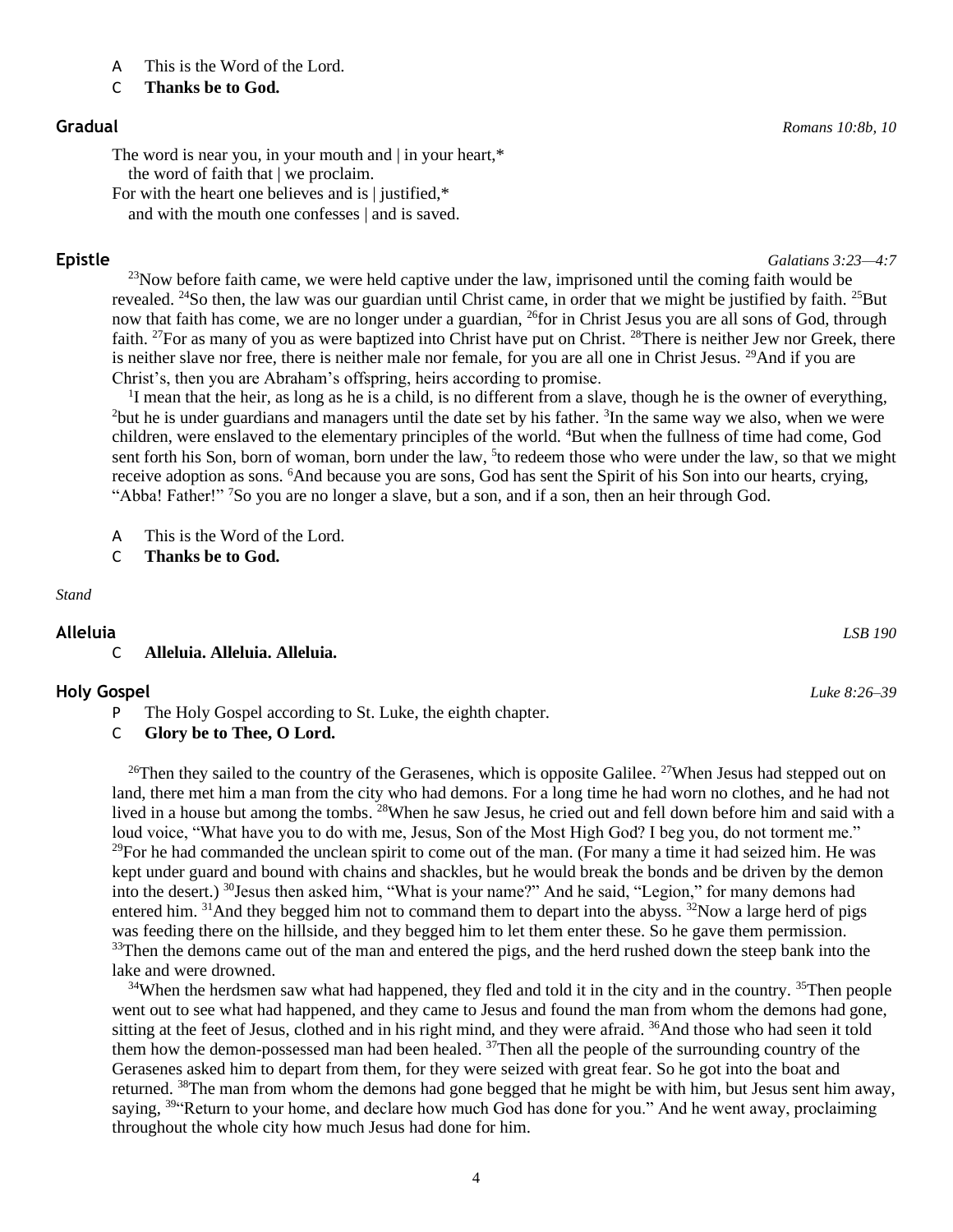- P This is the Gospel of the Lord.
- C **Praise be to Thee, O Christ.**

#### **Apostles' Creed**

C **I believe in God, the Father Almighty, maker of heaven and earth.**

> **And in Jesus Christ, His only Son, our Lord, who was conceived by the Holy Spirit, born of the virgin Mary, suffered under Pontius Pilate, was crucified, died and was buried. He descended into hell. The third day He rose again from the dead. He ascended into heaven and sits at the right hand of God the Father Almighty. From thence He will come to judge the living and the dead.**

**I believe in the Holy Spirit, the holy Christian Church, the communion of saints, the forgiveness of sins, the resurrection of the body, and the life** T **everlasting. Amen.**

#### *Sit*



Text and tune: © 1974 Augsburg Publishing House, admin. Augsburg Fortress. Used by permission: LSB Hymn License no. 110002022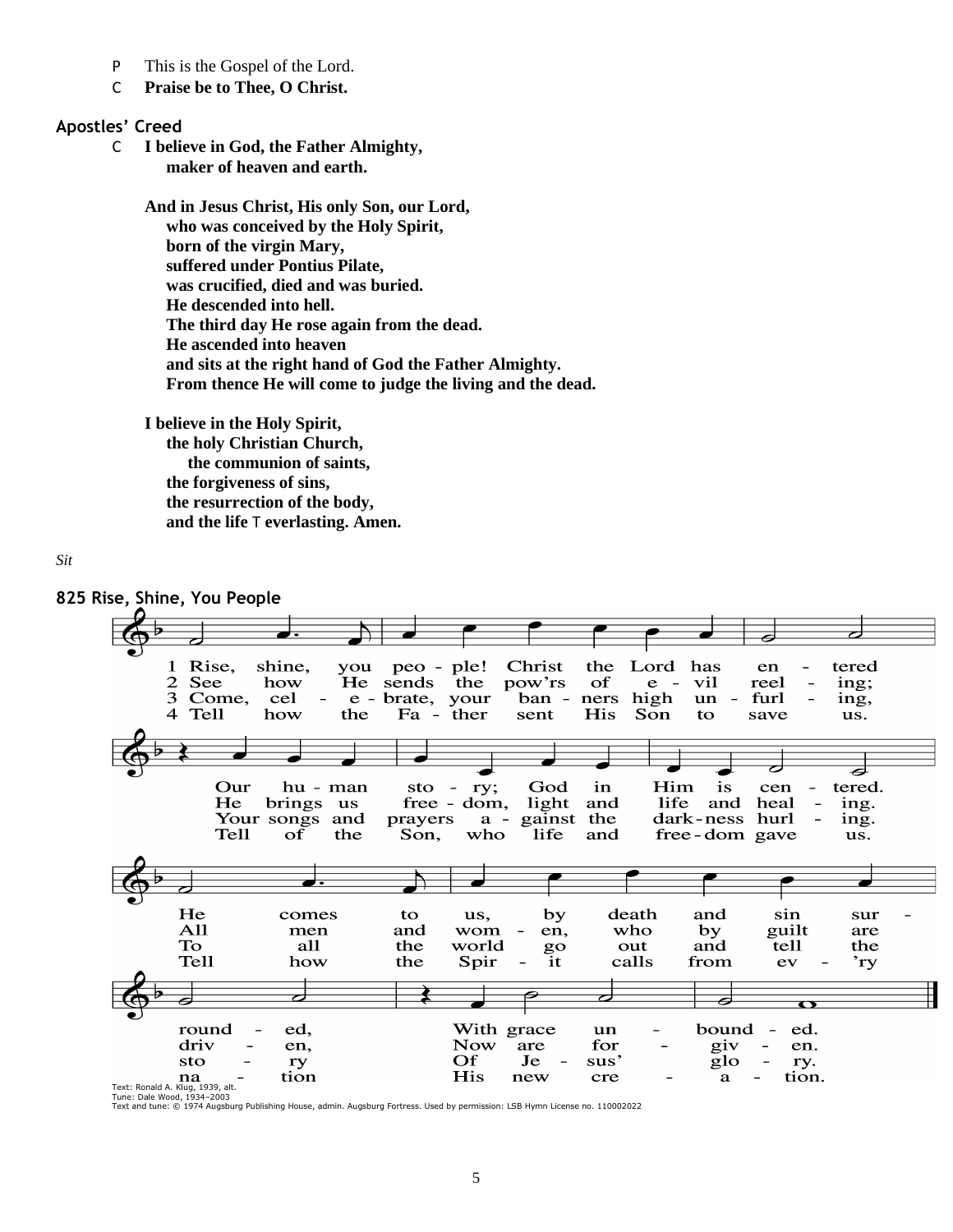#### **Sermon** *"The Destroyer"* **Text** *Luke 8:26-39*

- P The peace of God, which passes all understanding, keep your hearts and minds in Christ Jesus.
- C **Amen.**

#### *Stand*

#### **Offertory** *LSB 192*

C **Create in me a clean heart, O God, and renew a right spirit within me. Cast me not away from Thy presence, and take not Thy Holy Spirit from me. Restore unto me the joy of Thy salvation, and uphold me with Thy free spirit. Amen.**

*Sit*

**Offering**

## Confirmation

*The pastor addresses the catechumens.*

- P Beloved in the Lord, our Lord Jesus Christ said to His apostles: "All authority has been given to Me in heaven and on earth. Therefore go and make disciples of all nations, baptizing them in the name of the Father and of the Son and of the Holy Spirit, teaching them to observe all things that I have commanded you; and lo, I am with you always, even to the end of the age." You have been baptized and catechized in the Christian faith according to our Lord's bidding. Jesus said, "Whoever confesses Me before men, I will also confess before My Father who is in heaven. But whoever denies Me before men, I will also deny before My Father who is in heaven." Lift up your hearts, therefore, to the God of all grace and joyfully give answer to what I now ask you in the name of the Lord.
- P Do you this day in the presence of God and of this congregation acknowledge the gifts that God gave you in your Baptism?
- R *Yes, I do.*
- P Do you renounce the devil?
- R *Yes, I renounce him.*
- P Do you renounce all his works?
- R *Yes, I renounce them.*
- P Do you renounce all his ways?
- R *Yes, I renounce them.*
- P Do you believe in God, the Father Almighty?
- R *Yes, I believe in God, the Father Almighty, maker of heaven and earth.*
- P Do you believe in Jesus Christ, His only Son, our Lord?
- R *Yes, I believe in Jesus Christ, His only Son, our Lord, who was conceived by the Holy Spirit, born of the virgin Mary, suffered under Pontius Pilate, was crucified, died and was buried. He descended into hell. The third day He rose again from the dead. He ascended into heaven and sits at the right hand of God the Father Almighty. From thence He will come to judge the living and the dead.*
- P Do you believe in the Holy Spirit?
- R *Yes, I believe in the Holy Spirit, the holy Christian Church, the communion of saints, the forgiveness of sins, the resurrection of the body, and the life everlasting.*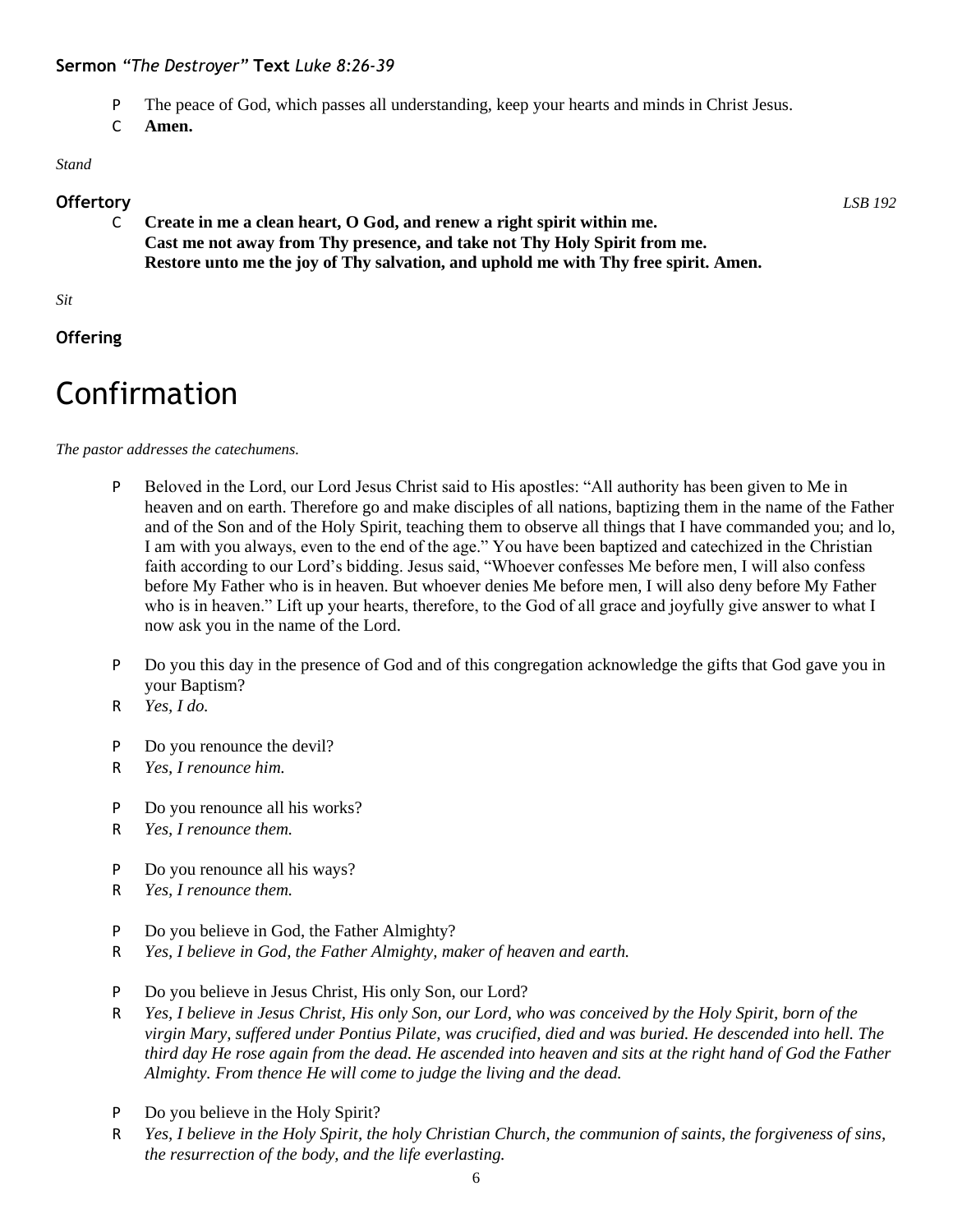- P Do you hold all the prophetic and apostolic Scriptures to be the inspired Word of God?
- R *I do.*
- P Do you confess the doctrine of the Evangelical Lutheran Church, drawn from the Scriptures, as you have learned to know it from the Small Catechism, to be faithful and true?
- R *I do.*
- P Do you intend to hear the Word of God and receive the Lord's Supper faithfully?
- R *I do, by the grace of God.*
- P Do you intend to live according to the Word of God, and in faith, word, and deed to remain true to God, Father, Son, and Holy Spirit, even to death?
- R *I do, by the grace of God.*
- P Do you intend to continue steadfast in this confession and Church and to suffer all, even death, rather than fall away from it?
- R *I do, by the grace of God.*
- P We rejoice with thankful hearts that you have been baptized and have received the teaching of the Lord. You have confessed the faith and been absolved of your sins. As you continue to hear the Lord's Word and receive His blessed Sacrament, He who has begun a good work in you will bring it to completion at the day of Jesus Christ.
- C **Amen.**

*The catechumens kneel to receive the confirmation blessing. The pastor places his hands on the head of each catechumen and makes the sign of the cross on the forehead while saying:*

- P *[Name]*, the almighty God and Father of our Lord Jesus Christ, who has given you the new birth of water and of the Spirit and has forgiven you all your sins, strengthen you with His grace to life T everlasting.
- R *Amen.*

*The pastor may read a text of Holy Scripture as a remembrance of confirmation. After all the catechumens have received the blessing, one or both of the following collects are prayed.*

#### *Stand*

P Let us pray.

Lord God, heavenly Father, we thank and praise You for Your great goodness in bringing these Your sons and daughters to the knowledge of Your Son, our Savior, Jesus Christ, and enabling them both with the heart to believe and with the mouth to confess His saving name. Grant that, bringing forth the fruits of faith, they may continue steadfast and victorious to the day when all who have fought the good fight of faith shall receive the crown of righteousness; through Jesus Christ, Your Son, our Lord, who lives and reigns with You and the Holy Spirit, one God, now and forever.

- C **Amen.**
- P Almighty and most merciful Father, in the waters of Holy Baptism You have united Your children in the suffering and death of Your Son Jesus Christ, cleansing them by His blood. Renew in them the gift of Your Holy Spirit, that they may live in daily contrition and repentance with a faith that ever clings to their Savior. Deliver them from the power of Satan and preserve them from false and dangerous doctrines, that they may remain faithful in hearing Christ's Word and receiving His body and blood. By the Lord's Supper strengthen them to believe that no one can make satisfaction for sin but Christ alone. Enable them to find joy and comfort only in Him, learning from this Sacrament to love You and their neighbor and to bear the cross with patience and joy until the day of the resurrection of their bodies to life immortal; through Jesus Christ, Your Son, our Lord, who lives and reigns with You and the Holy Spirit, one God, now and forever.
- C **Amen.**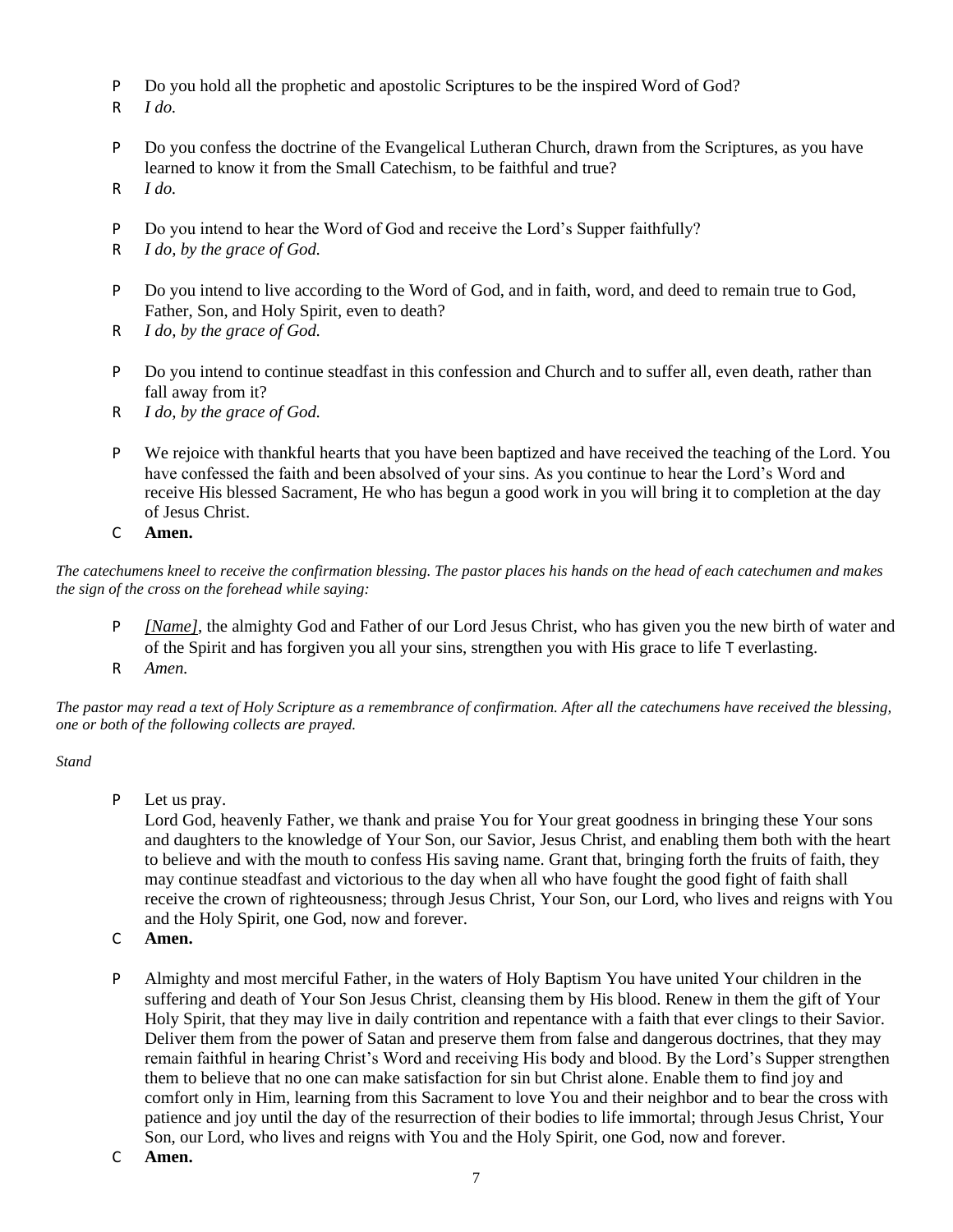- P Peace T be with you.
- C **Amen.**

#### *Stand*

**Prayer of the Church**

## Service of the Sacrament

#### **Preface** *LSB 194*

- P The Lord be with you.
- C **And with thy spirit.**
- P Lift up your hearts.
- C **We lift them up unto the Lord.**
- P Let us give thanks unto the Lord, our God.
- C **It is meet and right so to do.**
- P It is truly meet, right, and salutary that we should at all times and in all places give thanks to You, holy Lord, almighty Father, everlasting God, through Jesus Christ, our Lord, who on this day overcame death and the grave and by His glorious resurrection opened to us the way of everlasting life. Therefore with angels and archangels and with all the company of heaven we laud and magnify Your glorious name, evermore praising You and saying:

#### **Sanctus** *LSB 195*

C **Holy, holy, holy Lord God of Sabaoth; heav'n and earth are full of Thy glory. Hosanna, hosanna, hosanna in the highest. Blessed is He, blessed is He, blessed is He that cometh in the name of the Lord. Hosanna, hosanna, hosanna in the highest.**

#### **Lord's Prayer** *LSB 196*

- C **Our Father who art in heaven,**
	- **hallowed be Thy name,**
	- **Thy kingdom come, Thy will be done on earth as it is in heaven;**
	- **give us this day our daily bread;**
	- **and forgive us our trespasses as we forgive those who trespass against us;**
	- **and lead us not into temptation,**
	- **but deliver us from evil.**

**For Thine is the kingdom and the power and the glory forever and ever. Amen.**

#### **The Words of Our Lord** *LSB 197*

P Our Lord Jesus Christ, on the night when He was betrayed, took bread, and when He had given thanks, He broke it and gave it to the disciples and said: "Take, eat; this is My T body, which is given for you. This do in remembrance of Me."

In the same way also He took the cup after supper, and when He had given thanks, He gave it to them, saying: "Drink of it, all of you; this cup is the new testament in My T blood, which is shed for you for the forgiveness of sins. This do, as often as you drink it, in remembrance of Me."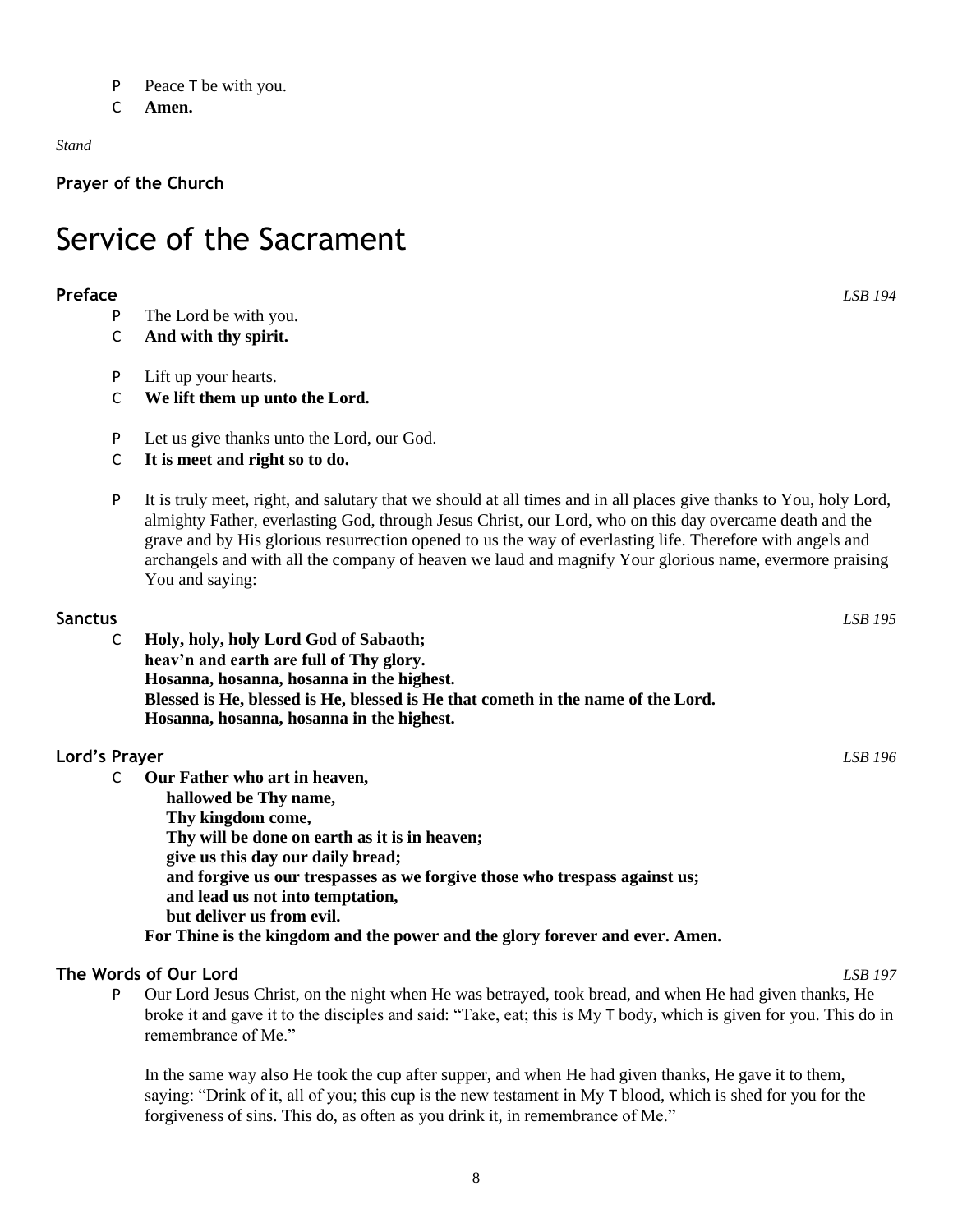#### **Pax Domini** *LSB 197*

- P The peace of the Lord be with you always.
- C **Amen.**

#### **Agnus Dei** *LSB 198*

C **O Christ, Thou Lamb of God, that takest away the sin of the world, have mercy upon us. O Christ, Thou Lamb of God, that takest away the sin of the world, have mercy upon us. O Christ, Thou Lamb of God, that takest away the sin of the world, grant us Thy peace. Amen.**

#### *Sit*

#### **Distribution**

*In dismissing the communicants, the following is said:*

- P The body and blood of our Lord Jesus Christ strengthen and preserve you in body and soul to life everlasting. Depart T in peace.
- C **Amen.**

#### **590 Baptized into Your Name Most Holy**

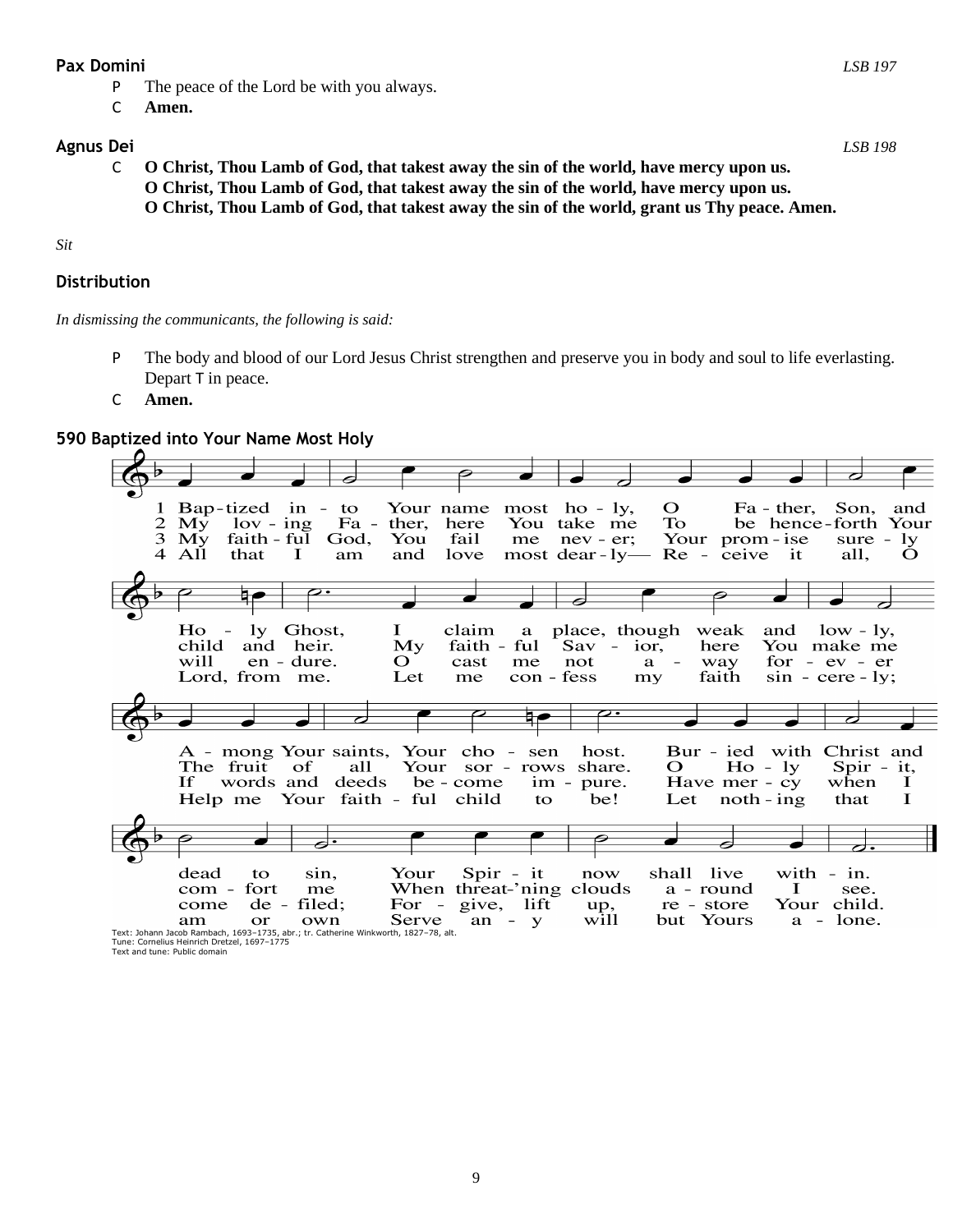

Tune: Public domain

#### *Stand*

### **Nunc Dimittis** *LSB 199*

C **Lord, now lettest Thou Thy servant depart in peace according to Thy word, for mine eyes have seen Thy salvation, which Thou hast prepared before the face of all people, a light to lighten the Gentiles and the glory of Thy people Israel. Glory be to the Father and to the Son and to the Holy Ghost; as it was in the beginning, is now, and ever shall be, world without end. Amen.**

#### **Thanksgiving** *LSB 200*

- A O give thanks unto the Lord, for He is good,
- C **and His mercy endureth forever.**
- A Let us pray.

We give thanks to You, almighty God, that You have refreshed us through this salutary gift, and we implore You that of Your mercy You would strengthen us through the same in faith toward You and in fervent love